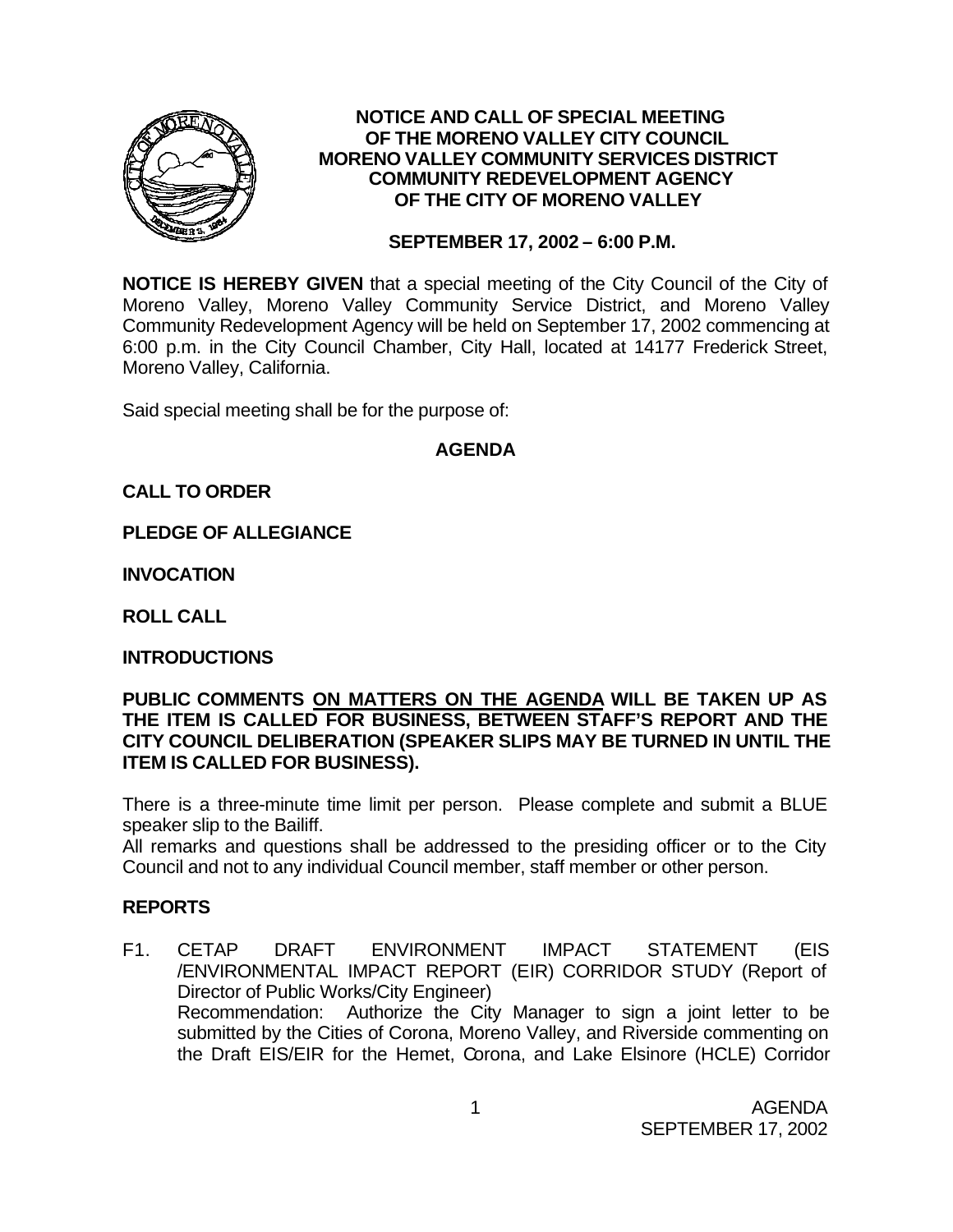### **AGENDA MORENO VALLEY CITY COUNCIL MORENO VALLEY COMMUNITY SERVICES DISTRICT COMMUNITY REDEVELOPMENT AGENCY OF THE CITY OF MORENO VALLEY STUDY SESSION - 6:00 P.M. SEPTEMBER 17, 2002**

• **CALL TO ORDER**

## • **PUBLIC COMMENTS ON MATTERS ON THE STUDY SESSION AGENDA UNDER THE JURISDICTION OF THE CITY COUNCIL**

There is a three-minute time limit per person. Please complete and submit a GREEN speaker slip to the City Clerk.

All remarks and questions shall be addressed to the presiding officer or to the City Council and not to any individual Council member, staff member or other person.

- 1. Briefing on West March Development Project (PowerPoint Presentation) (MJPA/Lennar Partners) (Guillis/20 Min.) **?**
- 2. Installation of a Riverside International Raceway Monument at TownGate Park Phase II (Price/10 Min.) **?**
- 3. Discharge of Weapons Ordinance (Continued from August 27, 2002) (Di Yorio/10 Min.)
- 4. Speed Hump Pilot Program (Pulliam/10 Min.)
- 5. Alternatives to Increase Truck Parking Area (Batey/Flickinger) ?
- 6. City Council Requests and Communications

### **(Times shown are only estimates for staff presentation. Items may be deferred by Council if time does not permit full review.)**

**?** Oral Presentation only – No written material provided